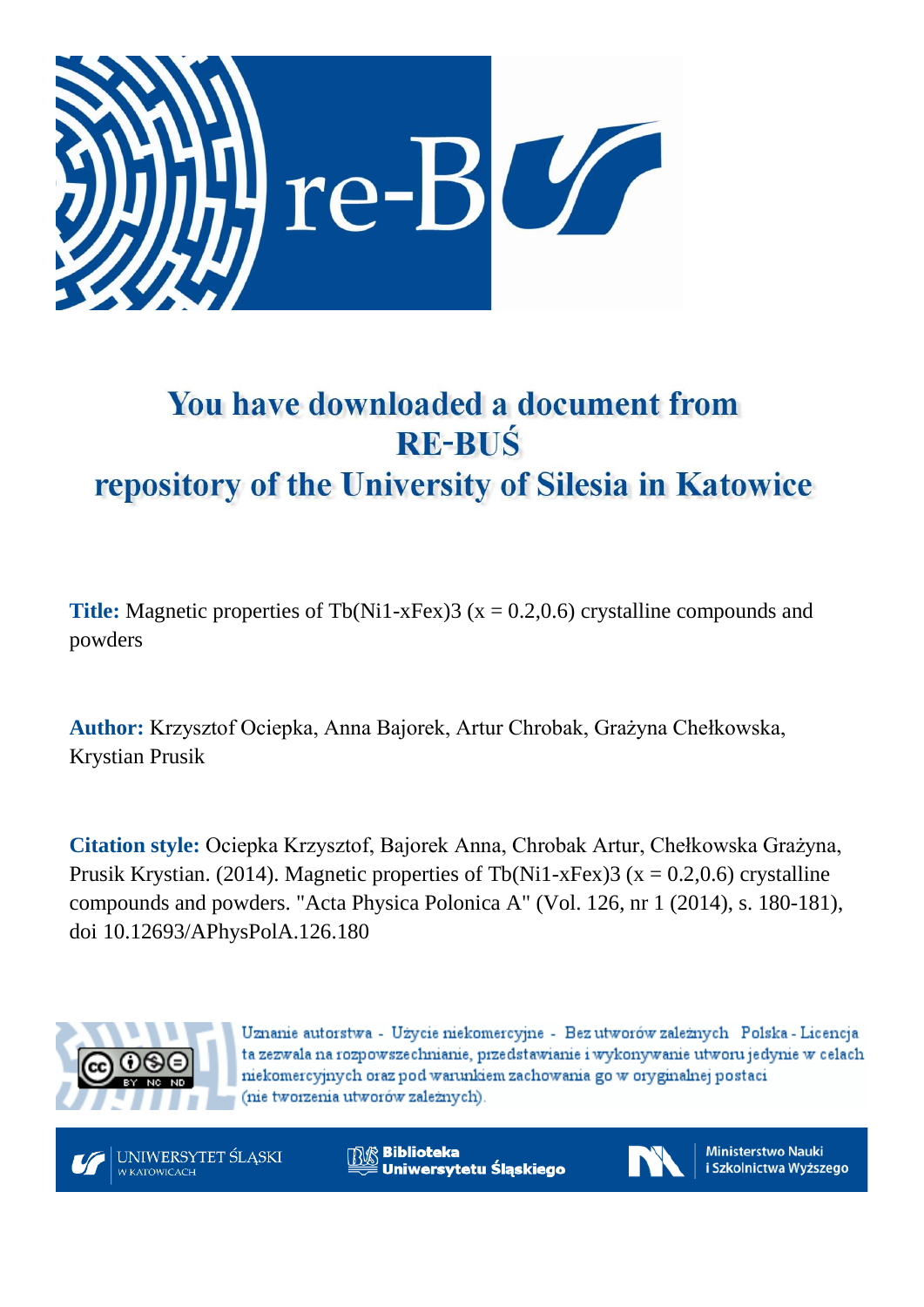Proceedings of the 15th Czech and Slovak Conference on Magnetism, Košice, Slovakia, June 17-21 2013

# Magnetic Properties of Tb( $\text{Ni}_{1-x}\text{Fe}_x$ )<sub>3</sub> ( $x = 0.2, 0.6$ ) Crystalline Compounds and Powders

K. Ociepka<sup> $a,*$ </sup>, A. Bajorek<sup>a</sup>, A. Chrobak<sup>a</sup>, G. Chełkowska<sup> $a$ </sup>, K. Prusik $^b$ 

<sup>a</sup>A. Chełkowski Institute of Physics, University of Silesia, Uniwersytecka 4, 40-007 Katowice, Poland

b Institute of Materials Science, University of Silesia, Bankowa 12, 40-007 Katowice, Poland

In the paper we present and discuss magnetic properties of the Tb(Ni<sub>1−x</sub>Fe<sub>x</sub>)<sub>3</sub> (x = 0.2, 0.6) crystalline compounds and their ball-milled powders. The investigated samples are polycrystalline and crystallize in the rhombohedral PuNi<sup>3</sup> type of crystal structure. The Curie temperature of the material seems to be independent of particle size and is constant. The coercivity depends on the amount of iron dopant. The saturation magnetization decreases after mechanical grinding which is connected with the reduction in particle size. After 6 h milling time the SEM results show the presence of nanoflakes with thickness up to 100 nm or even smaller. Moreover, the pulverization leads to the observed decrease of magnetocaloric effect.

DOI: [10.12693/APhysPolA.126.180](http://dx.doi.org/10.12693/APhysPolA.126.180)

PACS: 81.20.Wk, 81.07.Bc, 71.20.Lp, 75.30.-m

#### 1. Introduction

Ball milling is an effective technique for production of mechanically alloyed materials and powder particles [1]. In recent years this technique has been widely applied to preparation of nanostructured hard magnetic powder, with very fine particle and grain size, based on rare earth and transition metal elements [2-6]. One of the previously studied series which was prepared in such a way is  $Gd(Ni_{1-x}Fe_x)_3$  [3]. The mechanical grinding of the  $Gd(Ni_{1-x}Fe_x)_3$  compounds causes an increase of the Curie temperature  $(T_C)$ , a decrease of the saturation magnetization  $(M<sub>S</sub>)$  and a decrease of the magnetic entropy  $(\Delta S_m)$  on average by about 50%. The observed changes were explained by the appearance of structural disorder and the demagnetization factor. It is worth to analyze the influence of the milling time and the amount of iron doping on the magnetic properties of chosen compounds. It is useful in determining the best application parameters and designing the nanoscale magnetic materials.

The aim of presented work was to study magnetic properties and magnetocaloric effect in Tb(Ni<sub>1−x</sub>Fe<sub>x</sub>)<sub>3</sub>  $(x = 0.2, 0.6)$  compounds, in bulk crystalline and ballmilled powder form.

#### 2. Experimental

The polycrystalline Tb(Ni<sub>1−x</sub>Fe<sub>x</sub>)<sub>3</sub> (x = 0.2, 0.6) compounds were prepared by arc melting of the high purity elements 99.9 wt.% under argon atmosphere. To ensure homogeneity the samples were remelted several times. The melted samples were then wrapped in tantalum foil, placed in quartz tubes and annealed at temperature of 1173 K for 8 days. The samples were milled for 6 h at frequency of 30 Hz using Mixer Mill MM 400 (Retsch). The milling was carried out in dimethylformamide for 6 h employing zirconia balls of 0.5 mm diameter and weight ratio of 10:1. The samples were characterized

before and after mechanical grinding by X-ray powder diffraction (SIEMENS D5000 diffractometer using  $Cu K<sub>α</sub>$ radiation,  $\lambda = 1.541$  Å). The morphology and size of the obtained particles were examined using Laser Scattering Particle Size Distribution Analyzer  $LA - 950$  and  $JEOL -$ JSM 6480 scanning electron microscope (SEM). Magnetization measurements were performed using a superconducting quantum interference device (MPMS XL7 Quantum Design) magnetometer in the temperature range  $2 \div 400$  K and applied magnetic field up to 7 T.

3. Results

The ball-milled samples of Tb(Ni<sub>1−x</sub>Fe<sub>x</sub>)<sub>3</sub> (x = 0.2, 0.6) were analysed using XRD before and after 6 h milling time (see Fig. 1).



Fig. 1. XRD pattern at 300 K for the Tb( $Ni_{1-x}Fe_x$ )<sub>3</sub> crystalline compound and powders after 6 h milling time: (a) for  $x = 0.2$ , (b) for  $x = 0.6$ .

The XRD pattern reveals that both compounds are single phase with the rhombohedral  $PuNi<sub>3</sub>-type$  crystal structure (space group  $R-3m$ ). After 6 h of milling this structure is still visible but broadening of the diffraction peaks is observed. It may be ascribed to crystallite size reduction as it was reported for many other intermetallics  $[2, 4-6]$ . After 6 h of milling the average particle size was estimated as 3.0  $\mu$ m ( $x = 0.2$ ) and 1.7  $\mu$ m ( $x = 0.6$ ). However, both samples indicate a

<sup>∗</sup>corresponding author; e-mail: [kociepka@us.edu.pl](mailto:kociepka@us.edu.pl)